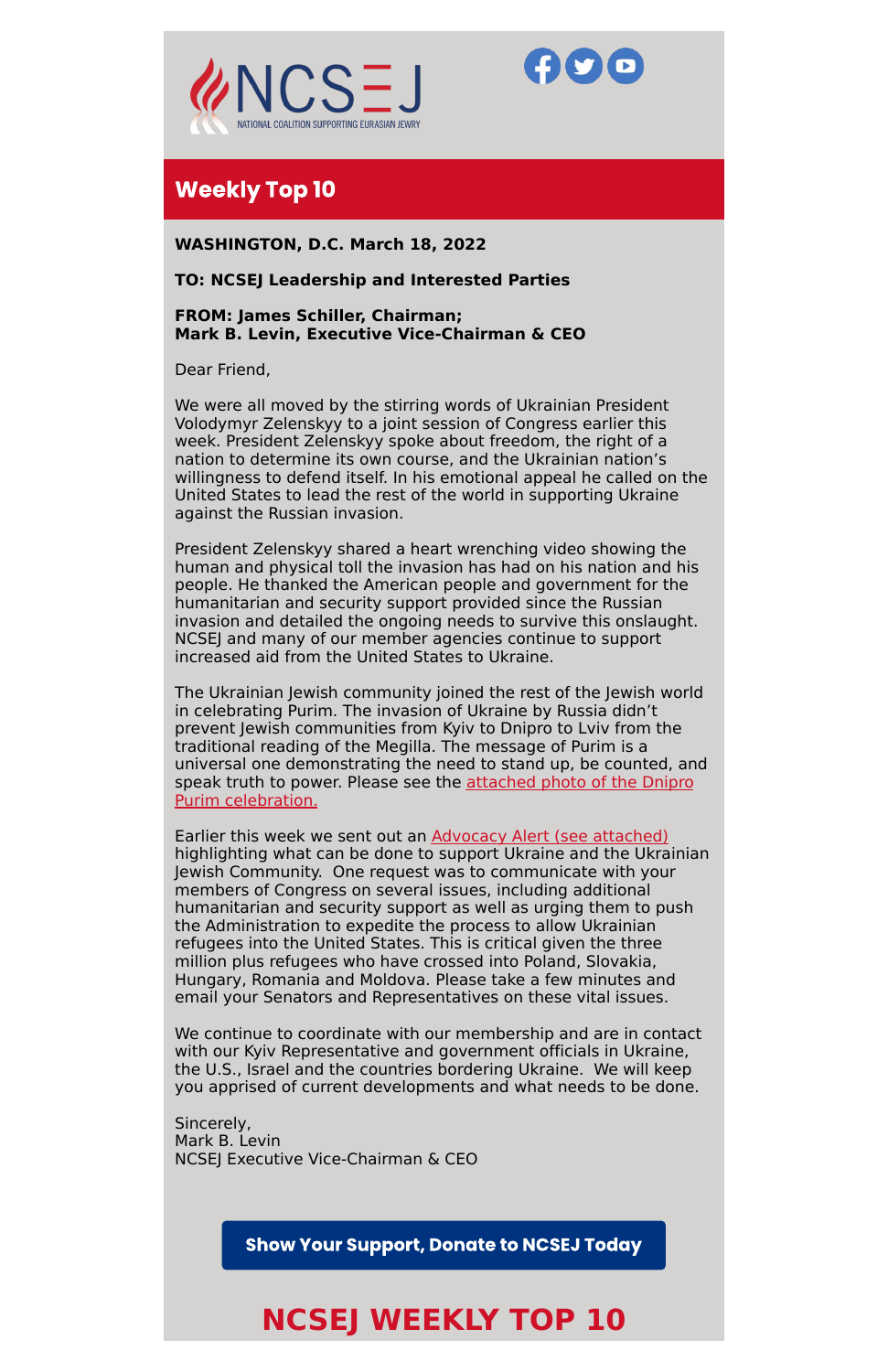# **Washington, D.C. March 18, 2022**

#### **WHAT IS THE GOAL OF NAFTALI BENNETT'S RUSSIA MEDIATION? Michael J. Koplow Israel Policy Forum | March 17, 2022**

What Bennett is precisely up to remains unclear. Israeli sources have alternately portrayed Bennett as using his relationship with both sides to hasten an end to the fighting, and as seeking to protect Israeli interests vis-à-vis Russia, whether those be Israel's freedom of action in Syrian skies or the safety of the Russian and Ukrainian Jewish communities. There were also reports subsequently denied by Israeli and Ukrainian officials—that Bennett was pushing Zelensky to accede to Russian demands, and speculation that Bennett is also ostensibly using the opportunity to discuss Ukraine with Putin to influence the Vienna negotiations over a potential return to the JCPOA. Some of these goals make more sense than others given Israel's position and Israeli interests, but what it all adds up to is a situation that is more precarious for Bennett than it may seem at first glance.  $\setminus$ 

In recent weeks, Prime Minister Naftali Bennett has assumed what is for him the new role of international crisis mediator. On Saturday March 5, Bennett made a secret trip to Moscow—despite it being Shabbat and Bennett being the first strictly observant Israeli prime minister—where he met with Vladimir Putin for three hours to discuss the fighting in Ukraine. Bennett followed that up with immediate phone calls to Volodymyr Zelensky and other world leaders, and was back in the midst of the fray this past Monday, when he left a cabinet meeting to conduct back-to-back conversations with Putin and Zelensky.

To take things at face value, Bennett sees an opportunity to do some good on the world stage by taking advantage of Israel's unique position in order to mediate between Russia and Ukraine and end the bloodshed.

#### **Read the Full [Article](https://israelpolicyforum.org/2022/03/17/what-is-the-goal-of-naftali-bennetts-russia-mediation/?utm_source=koplow_column&utm_medium=email&utm_campaign=koplow_column&utm_id=koplow_column) Here**

#### **This Is Why Putin Can't Back Down David Brooks The New York Times | March 10, 2022**

Carl von Clausewitz famously asserted that war is the continuation of politics by other means. The Russian invasion of Ukraine is the continuation of identity politics by other means.

I don't know about you, but I've found the writings of conventional international relations experts to be not very helpful in understanding what this whole crisis is about. But I've found the writing of experts in social psychology to be enormously helpful.

That's because Vladimir Putin is not a conventional great power politician. He's fundamentally an identity entrepreneur. His singular achievement has been to help Russians to recover from a psychic trauma — the aftermath of the Soviet Union — and to give them a collective identity so they can feel that they matter, that their lives have dignity.

The war in Ukraine is not primarily about land; it's primarily about status. Putin invaded so Russians could feel they are a great nation once again and so Putin himself could feel that he's a world historical figure along the lines of Peter the Great.

**Read the Full [Article](https://www.nytimes.com/2022/03/10/opinion/putin-ukraine-russia-identity.html) Here**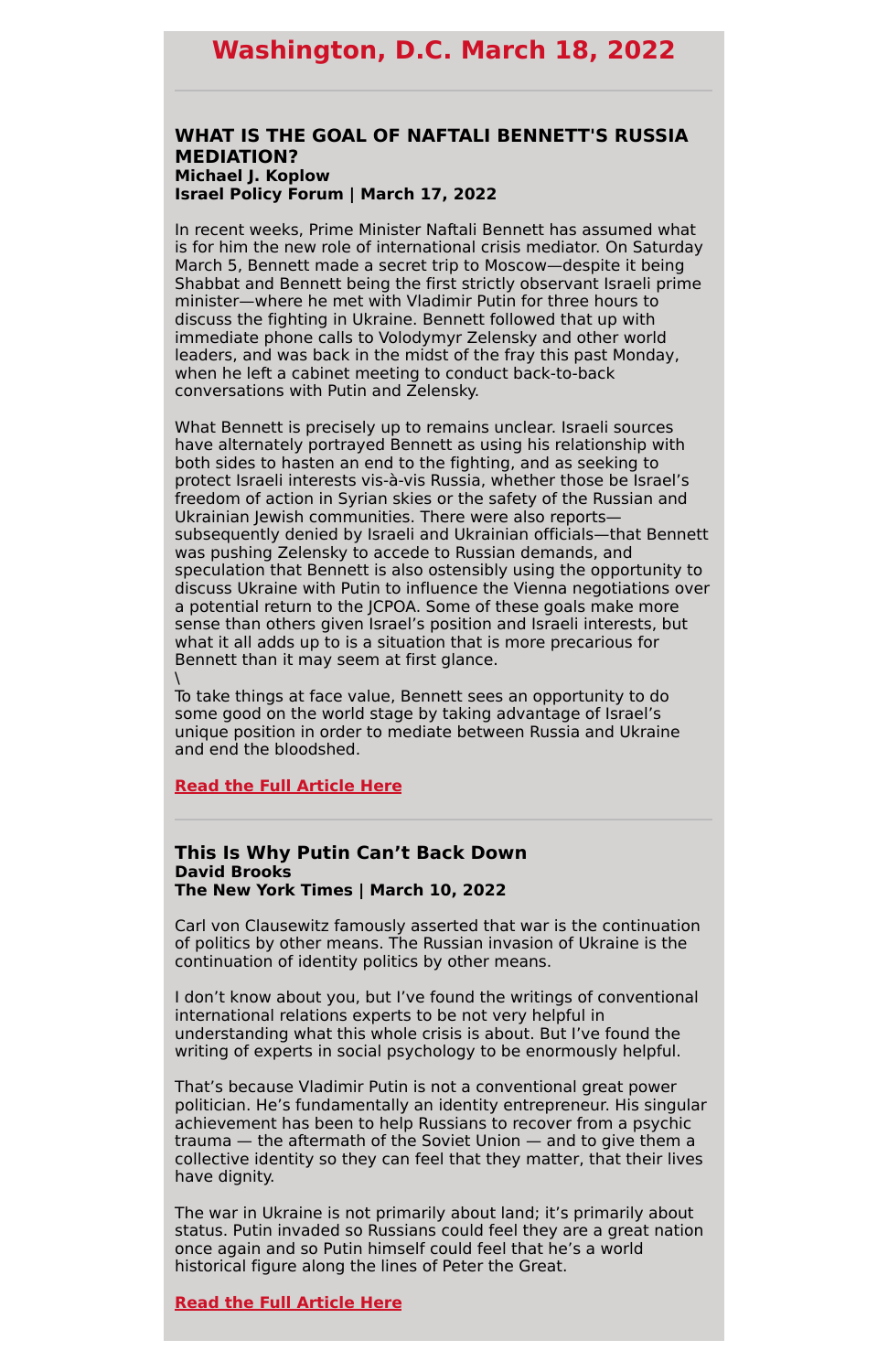#### **Jews in war-torn Ukraine use Purim story as guide to resilience Debbie Bohnblatt The Jerusalem Post | March 18, 2022**

"It shows me that the Jewish people lives, that the Jews of Ukraine have, and will have, a flourishing Jewish life, and that there will be a future for Ukrainian Jewry," he said.

Holtzberg was on a trip outside the country when the Russian invasion began but returned to Ukraine. He toured Jewish communities to ensure that they were able to celebrate the festival, including holding communal readings of the biblical Book of Esther. "It shows me that the Jewish people lives, that the Jews of Ukraine have, and will have, a flourishing Jewish life, and that there will be a future for Ukrainian Jewry," he said.

Holtzberg was on a trip outside the country when the Russian invasion began but returned to Ukraine. He toured Jewish communities to ensure that they were able to celebrate the festival, including holding communal readings of the biblical Book of Esther.

#### **Read the Full [Article](https://www.jpost.com/diaspora/article-701678) Here**

#### **'It's God's work': Christians are helping hundreds of Ukrainian Jews escape the war to Israel Cnaan Liphshiz Jewish Telegraph Agency | March 17, 2022**

JTA - She risks her life to get Jewish people out of bombed-out parts of Ukraine's capital city, but Nataliya Krishanovski doesn't exactly see her actions as humanitarian work.

Krishanovski, 60, is part of a 20-person team of Christians who for years have been helping Ukrainian Jews immigrate to Israel because they believe doing so helps fulfill biblical prophecies and makes up for antisemitic persecution.

"It's God's work, not humanitarian work," Krishanovski, who works in the Ukraine office of the Christians for Israel movement, told the Jewish Telegraphic Agency in a phone call.

Following Russia's invasion of Ukraine that began on Feb. 24, the Christian Zionist organization has used connections and contingency plans they have spent years building to help hundreds of Ukrainian Jews leave the country — representing a significant portion of the thousands of Ukrainian Jews who have fled during the war so far.

#### **Read the Full [Article](https://www.jta.org/2022/03/17/global/its-gods-work-christians-are-helping-ukrainian-jews-escape-the-war-to-israel) Here**

#### **Uzbekistan calls for an end to aggression in Ukraine Eurasianet | March 17, 2022**

Uzbekistan has broken ranks among its Central Asian peers, who have pointedly refrained from adopting explicit positions on Russia's war, by stating that it recognizes Ukraine's territorial integrity and that it will not recognize the independence of the breakaway self-styled republics of Donetsk and Luhansk.

Speaking in the Senate on March 17, Foreign Minister Abdulaziz Komilov urged both sides in the conflict to reach a diplomatic solution.

"The situation around Ukraine is a cause of deep concern for Uzbekistan," Komilov said. "We support pursuing a peaceful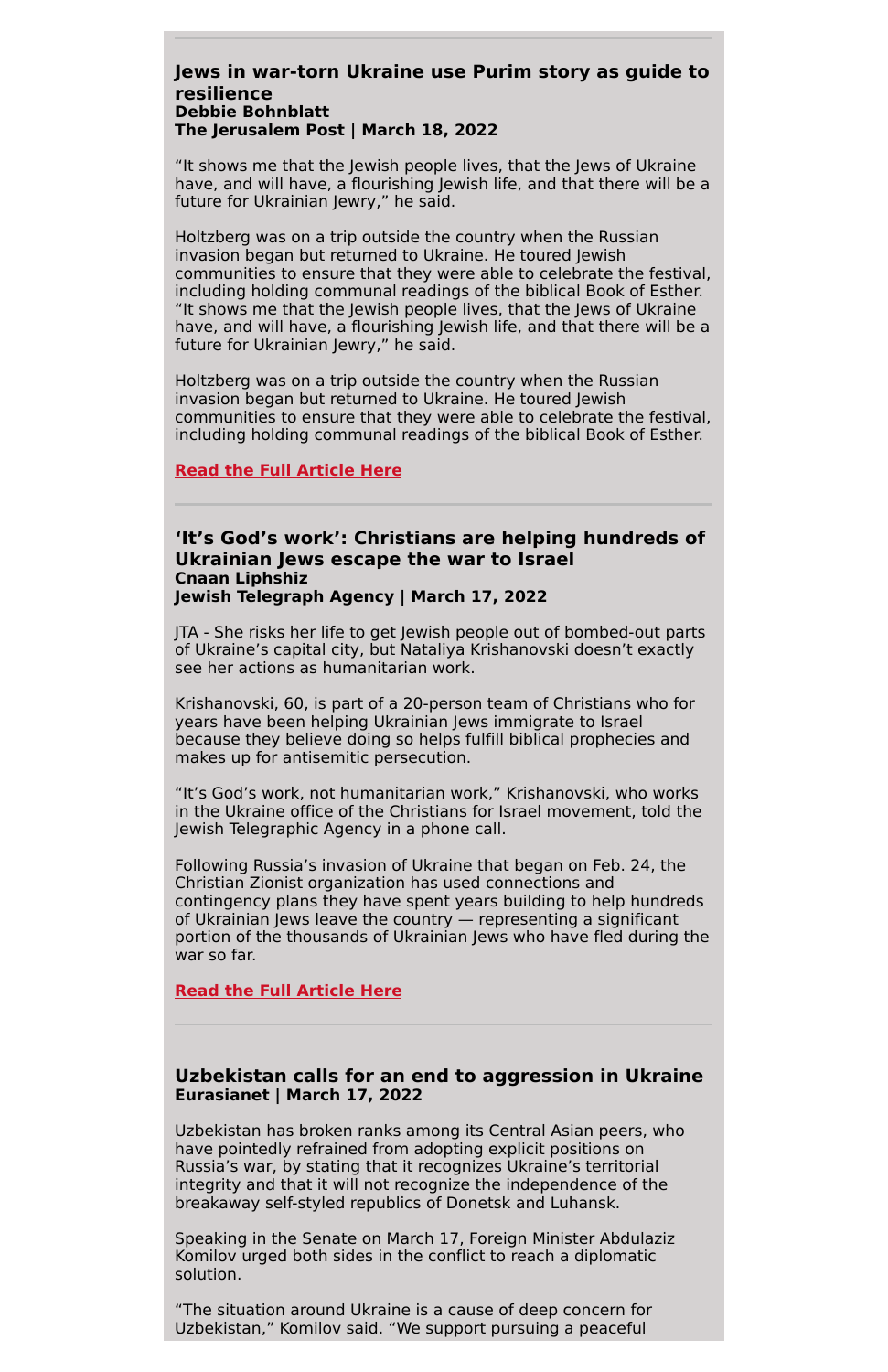solution for this situation and to settle this conflict by political and diplomatic means. For that to happen, it is necessary first to bring an end to the military activities and aggression."

The statement stops short of categorically assigning blame to either side for initiating the conflict, but the fact that it has been made at all is notable in light of the depth of diplomatic and economic ties between Uzbekistan and Russia.

All other countries in Central Asia, whose economies are like Uzbekistan's strongly dependent on that of Russia, have adopted fiercely noncommittal positions.

#### **Read the Full [Article](https://eurasianet.org/uzbekistan-calls-for-an-end-to-aggression-in-ukraine) Here**

#### **In a Romanian resort town, Jewish children from Odessa celebrate Purim as refugees Marcel Gascon Barbera Jewish Telegraph Agency | March 18, 2022**

NEPTUN, Romania (JTA) — Hundreds of Jewish children from Odessa shook the Romanian Black Sea resort of Neptun out of its winter lethargy with a Purim party that, at least for a little while, usurped the tragic reality in their homeland.

"It is not easy knowing what's going on at home, but it is a mitzvah to be happy for Purim; they've been through a lot and deserve to have a great time this evening," said Alina Feoktistova, one of the organizers, before the start of the event on Wednesday.

Like nearly everyone else among the 800 people celebrating Purim in Neptun this week, Feoktistova is associated with Tikva, an Orthodox Jewish aid organization based in Odessa that serves vulnerable Jewish children.

#### **Read the Full [Article](https://www.jta.org/2022/03/18/global/in-a-romanian-resort-town-jewish-children-from-odessa-celebrate-purim-as-refugees) Here**

#### **US earmarks \$180M for military assistance to Baltic NATO members Jordan Williams The Hill | March 17, 2022**

The U.S. approved \$180 million in security assistance to the Baltic nations of Estonia, Latvia and Lithuania under the \$1.5 trillion government funding bill President Biden signed on Tuesday, Estonia's Ministry of Defense said.

The bolstered aid represents \$11 million more than the \$169 million the U.S. committed under the initiative last year and comes as Washington seeks to bolster its NATO allies amid Russia's invasion of Ukraine.

In a statement, Estonian Defense Minister Kalle Laanet said that Washington has "taken a clear initiative in the current security crisis by supporting its NATO Eastern Allies, Ukraine, and bringing Russia to the attention of the international community."

"The decision of the Congress shows that the United States is committed to the protection of our region and clearly understands that the defense of their own country also begins in the Baltic States," Laanet said.

**Read the Full [Article](https://thehill.com/policy/international/598640-us-earmarks-180m-for-military-assistance-to-baltic-nato-members) Here**

**Opinion: Could Putin lose? Here's why the 'End of History' author is optimistic. Greg Sargant The Washington Post | March 14, 2022**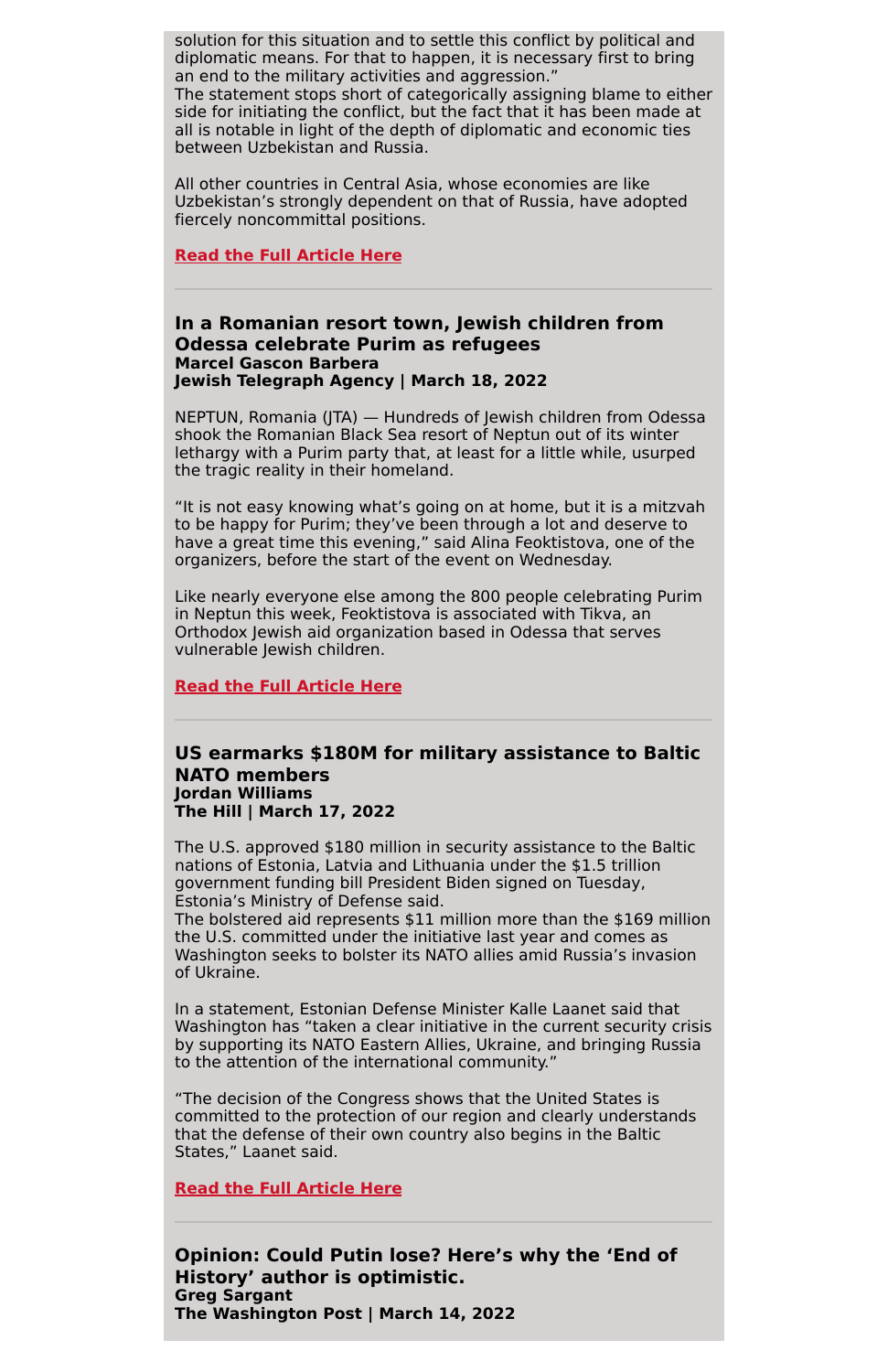Is Russia destined to lose in Ukraine? What would that mean for the future of liberalism and the West?

Francis Fukuyama, the political theorist who developed the famous "end of history" thesis, is generating some buzz with a new piece that makes a stark prediction: "Russia is heading for an outright defeat in Ukraine."

Fukuyama argues that Russian President Vladimir Putin badly miscalculated, underestimating Ukrainian resolve to resist annexation, and that Putin doesn't have the military resources to subjugate the whole country.

This comes as fears are mounting that Putin, angry and frustrated, is escalating the civilian slaughter to industrial levels. Ukrainian President Volodymyr Zelensky just warned that the situation is "urgent."

Yet Fukuyama remains optimistic, and not just about a near-term Russian defeat.

#### **Read the Full [Article](https://www.washingtonpost.com/opinions/2022/03/14/putin-could-lose-ukraine-fukuyama-optimistic/) Here**

#### **For Holocaust survivors from Ukraine, Russian invasion stirs painful memories Tara Bahrampour The Washington Post | March 16, 2022**

For Novitsky and others who fled Ukraine and whose families were victims of Nazi atrocities, watching the bombardment and displaceme[nt](https://www.washingtonpost.com/world/ukraine-russia/?itid=lk_inline_manual_9) of Ukrainians following the Russian attack feels like peering through a mirror at their own childhoods.

On the eve of the German invasion in 1941, Ukraine had the largest Jewish population in Europe, including around 160,000 in Kyiv, according to the U.S. Holocaust Museum. At least 1.5 million Jews are estimated to have been killed in Ukraine, and in some cases Ukrainians, Russians, and other local people collaborated, according to the museum.

For many, watching the news out of Ukraine now is so painful that they can't talk about it, said Shelley Rood Wernick, managing director of the Center on Holocaust Survivor Care and Institute on Aging and Trauma at the Jewish Federations of North America (JFNA).

**Read the Full [Article](https://www.washingtonpost.com/dc-md-va/2022/03/16/ukraine-holocaust-survivors-recall-past/) Here**

### **Explainer | The South Caucasus braces for Russia's**

**hard landing Maximillian Hess Eurasianet | March 16, 2022**

The South Caucasus countries are beginning to feel the effect of Western sanctions on Russia for its invasion of Ukraine. As in Central Asia, there will be far more losers than winners.

Take Georgia. Tbilisi has not had diplomatic relations with Moscow since its own war with Russia in 2008 and the Kremlin's subsequent recognition of Abkhazia and South Ossetia as independent.

Yet Georgia remains exposed. Russians tourists are a top visitor; the World Tourism and Travel Council estimates tourism supports 10 percent of Georgian jobs. As for trade, last year 55 percent of Georgia's wine exports were sold to Russia.